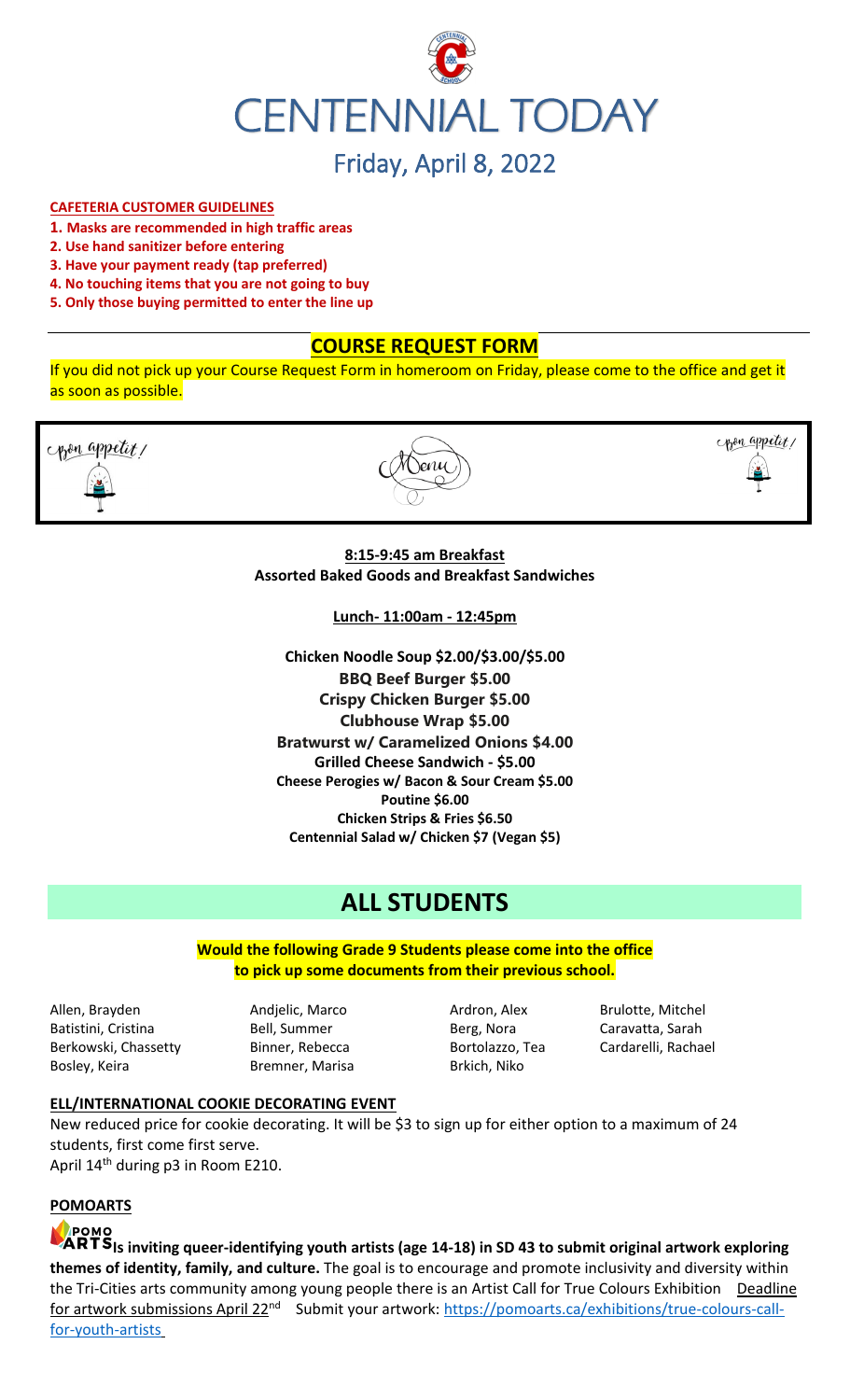# **ATTENTION ALL GRADE 11 ART STUDENTS**

The Emily Carr Headstart Art Program will be offered next year at Gleneagle, but the application process is limited to 18 applicants who submit their completed applications and payment on a first come first served basis. If you are interested in more information, please see Mrs. Castro in the Art Room E121 Immediately for an application and information brochure. The course will carry degree credit at Emily Carr and transfer credit to other Fine Art programs. The course is particularly aimed at students considering post-secondary studies in visual art, media art or design. An Emily Carr instructor will teach the course on Tuesday evenings (6.00pm - 9.00pm) at Gleneagle Secondary School (room 107). The application is due by May 25, 2022, in order to be considered for the September 2022 intake.

### **LIBRARY POET-TREE**

#### Hey Centaurs!

Are you a poet and didn't know it? It is National Poetry Month!

Come to the Library during the month of April to write a poem, ode, lyrics, haiku, a prose - whatever speaks to you, and add it as a leaf to our poet-tree! Every entry gets a candy, and the chance to win a free lunch in the Centennial Cafeteria, valued at \$7!



### **RAMADAN MUBARAK**

"Ramadan Mubarak to all our students and staff celebrating this month! If you'd like to learn more about the holiday, please see the bulletin board outside of the LEC/Skill Development rooms."

#### **YMCA SUMMER WORK STUDENT EXCHANGE PROGRAM**

Spend 6 weeks with paid work experience in Quebec while living with a host family. Many social activities planned. The deadline to apply is **April 17th, 2022.** The application process is free and registration fees are only collected in June once everything is finalized. For more information and to apply, feel free to check out our website at <https://swse.ymcagta.org/>

Info sessions @ 7pm via zoom April 1s[t https://zoom.us/meeting/register/tJMsdeitrj8jE9VszDwlqkFyJEdDBlITb\\_Se](https://zoom.us/meeting/register/tJMsdeitrj8jE9VszDwlqkFyJEdDBlITb_Se) and 13th [https://zoom.us/meeting/register/tJAsdeyhpzIoE9AjW4825LU4GBDZIKYxL\\_QD](https://zoom.us/meeting/register/tJAsdeyhpzIoE9AjW4825LU4GBDZIKYxL_QD)

### **VOLUNTEER WITH POCO (GREENER CITY INITIATIVE) – ALL AGES, COUTTS PARK 10am – 1pm**

**April 23 – Tree Planting**

**Register in advance: <https://www.portcoquitlam.ca/city-services/environmental-services/greener-city/>**



# **CAREER CENTRE Visit the online Centennial Career Centre Page [HERE](https://www.sd43.bc.ca/school/centennial/ProgramsServices/CareerCentre/experiences/Pages/default.aspx#/=)**

# **@cent43careercentre**



# **SAVE THE DATE FOR EXPERIENCE VCC**

Our virtual open house is back! **Mark your calendars for** Wednesday, April 20 and Thursday, April 21 to come learn about VCC's programs, meet instructors, and ask all the questions you want. [See the schedule](https://vcc.us2.list-manage.com/track/click?u=265d8acc7aa162eb26eb78d5e&id=8da9ab4282&e=d1966a5f66) and register for your free, online sessions now.

#### **PEDALHEADS BIKE CAMP SEEKS INSTRUCTORS AND VOLUNTEERS**

Summer Positions available. Volunteers should apply by May 1. Visit the career centre volunteering and employment

pages. [https://www.sd43.bc.ca/school/centennial/ProgramsServices/CareerCentre/employment/Pages/defau](https://www.sd43.bc.ca/school/centennial/ProgramsServices/CareerCentre/employment/Pages/default.aspx#/=) [lt.aspx#/=](https://www.sd43.bc.ca/school/centennial/ProgramsServices/CareerCentre/employment/Pages/default.aspx#/=)

# **CAMP IGNITE – FIREFIGHTING CAMP FOR GIRLS (15-18)**

Camp Ignite is traditionally a four-day overnight camp that educates and inspires young women to follow their dreams. We aim to show our campers a future of limitless opportunities and demonstrate that anything is possible. The camp is open to BC girls in grades 11-12 (ages 15-18). <https://campignite.com/> Application:<https://campignite.com/join-us>

# **PLAYLAND'SUMMER JOB APPLICATIONS NOW OPEN**

<https://www.pne.ca/jobs/seasonal-employment-information/> **The Fair**/summer applications will open in **May**.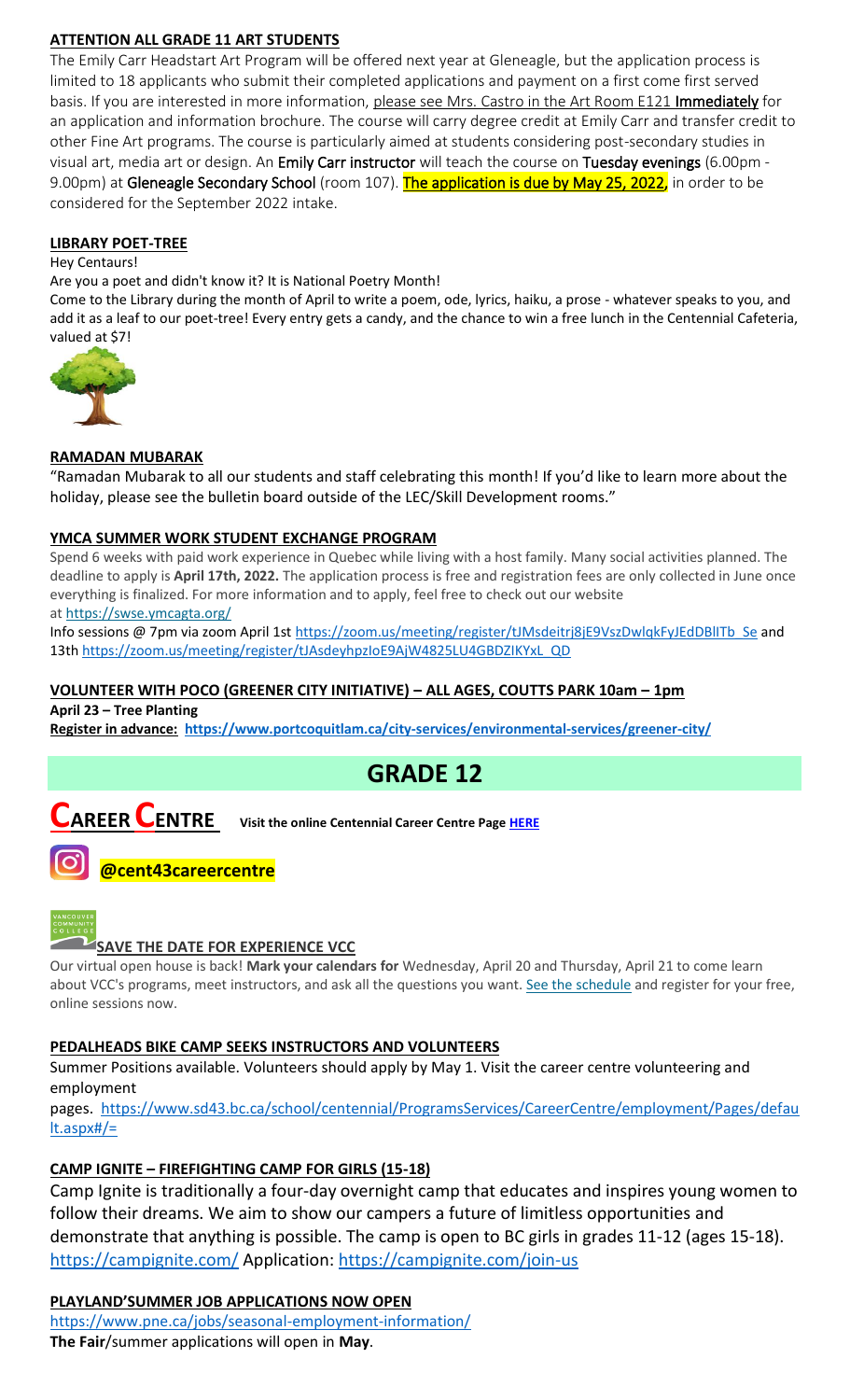### **CONSIDERING VETERINARY MEDICINE?**

British Columbia has doubled the number of **subsidized seats** available for BC residents at the University of Saskatchewan's Western College of Veterinary Medicine. BC will double the funded seats available for firstyear veterinary students to allow 40 students to enter the school with funding this Fall. <https://wcvm.usask.ca/>

#### **BCIT PROGRAM AVAILABILITY FOR FALL 2022**

Several programs are still accepting applications **visit[: https://www.bcit.ca/admission/program-availability/](https://www.bcit.ca/admission/program-availability/)**

#### **AWARDS PAGE:**

**<https://www.sd43.bc.ca/school/centennial/ProgramsServices/CareerCentre/financeawards/Pages/default.aspx#/=>**

#### **UNIVERSITY OF TORONTO PROSPECTIVE STUDENT INFO SESSION – IN-PERSON**

**Date: Sunday, April 24th** from 10:00 AM until 12:00 PM Check-in begins at 9:30 AM **Location: Fairmont Waterfront** *900 Canada Pl, Vancouver, BC V6C 3L5* **[PROSPECTIVE STUDENT EVENT](https://mx.technolutions.net/ss/c/VpDhrCrvzjOrNk6AZ3TbHjFLbqWBZPhhofjteQ2YNx82CaUosH1dcVhwZYliQGg4fqoAmVG1Ka_8jV1ZqG7kHkEUUWMfwc8VPjIe6VXHcqaY02ME2QCvDFADSudDQ-wU/3kx/RvkltXeQS-KcXTsaf7PNeQ/h1/qokCettkLEwcVkww2NiO3af-alqvB1eOXLnFAgxLQVQ)  [REGISTRATION](https://mx.technolutions.net/ss/c/VpDhrCrvzjOrNk6AZ3TbHjFLbqWBZPhhofjteQ2YNx82CaUosH1dcVhwZYliQGg4fqoAmVG1Ka_8jV1ZqG7kHkEUUWMfwc8VPjIe6VXHcqaY02ME2QCvDFADSudDQ-wU/3kx/RvkltXeQS-KcXTsaf7PNeQ/h1/qokCettkLEwcVkww2NiO3af-alqvB1eOXLnFAgxLQVQ)**

#### **EDUCATION USA WEBINAR/VIRTUAL FAIR (NCAA ELIGIBILITY)**

Thursday, April 21, 2022, 2:00 pm – 6:00 pm

2:00 pm EDT - Event begins 4:00 pm EDT - NAIA eligibility and updates 4:30 pm EDT - **NCAA eligibility** and updates the event is free to attend! VISIT the website: [https://www.educationusacanada.ca/april-](https://www.educationusacanada.ca/april-21-virtual-fair/)[21-virtual-fair/](https://www.educationusacanada.ca/april-21-virtual-fair/)

#### **MANY UPCOMING SCHOLARSHIP DEADLINES – APRIL**

Note: \*\* April 8<sup>th</sup> at 12:30 Local package and District Authority Apps due \*\*\*

#### **Awards page:**

**<https://www.sd43.bc.ca/school/centennial/ProgramsServices/CareerCentre/financeawards/Pages/default.aspx#/=>**

#### **HAVE YOU WON A SCHOLARSHIP?**

Fill out the form at the link or QR code to be added to the commencement programme.

[https://forms.office.com/Pages/ResponsePage.aspx?id=74xl2ZICUkKZJWRC3iSkSwuEIlUQFhBOpXf92UwjudZURDgzNlU4](https://forms.office.com/Pages/ResponsePage.aspx?id=74xl2ZICUkKZJWRC3iSkSwuEIlUQFhBOpXf92UwjudZURDgzNlU4NEpMVzRFR0lLV0NaNU1EOVBGWC4u)



#### **CHANGES TO CTA SCHOLARSHIP APPLICATIONS (BARBARA VENGSHOEL) AND (ROY KRUTOW)**

Criteria is for trades, or **FINE** and Performing Arts. Deadline to apply for Barbara Vengshoel is June **1 st .** Direct to CTA Deadline for Roy Krutow **July 1st.** Direct to CTA VISIT THE CAREER CENTRE FOR APPLICATIONS: <https://www.sd43.bc.ca/school/centennial/ProgramsServices/CareerCentre/financeawards/Pages/default.aspx#/=>

#### **GOLDEN SPIKE DAYS FESTIVAL**

<https://www.goldenspike.ca/> We are currently looking for volunteers for this year's festival to be held on **June 30th - July 3rd, 2022**. Volunteers are needed in a variety of roles to ensure the success of this popular event as it returns post-Covid. **Teen** and adult volunteers welcome If you are interested, please contact the Volunteers Director, Julie Clement at [volunteers@goldenspike.ca](mailto:volunteers@goldenspike.ca)

#### **SUMMER JOB SEARCH?**

**Positions are being posted**

**Job Bank - <https://www.jobbank.gc.ca/jobsearch/jobposting/35965594?source=searchresults> Indeed- <https://ca.indeed.com/jobs?q=summer%20student%202022&l=British%20Columbia&vjk=23313e5494867a53>**

#### **FUTURE ACES SCHOLARSHIP APPLICATION DEADLINE EXTENDED**

Applications are now open until April 18<sup>th</sup> at midnight.<http://futureaces.org/scholarship/>

#### **APPLYING FOR LOCAL SCHOLARSHIPS?**

Please format your files: **LAST NAME\_FIRST NAME\_ FILE NAME eg. DOE\_John\_reference DOE\_John\_resume'**

#### **ATCO INDIGENOUS SCHOLARHIPS**

3 CATAGORIES amounts vary. Open to Indigenous students in grade 10 - 12, students enrolling in college, and students enrolling in university. Deadline August 15<sup>th</sup>, 2022[. https://www.atco.com/en-ca/our-commitment/partnerships](https://www.atco.com/en-ca/our-commitment/partnerships-indigenous-peoples/indigenous-education-programs.html#:~:text=The%20Awards,in%20degree%20or%20graduate%20programs.)[indigenous-peoples/indigenous-education-](https://www.atco.com/en-ca/our-commitment/partnerships-indigenous-peoples/indigenous-education-programs.html#:~:text=The%20Awards,in%20degree%20or%20graduate%20programs.)

[programs.html#:~:text=The%20Awards,in%20degree%20or%20graduate%20programs.](https://www.atco.com/en-ca/our-commitment/partnerships-indigenous-peoples/indigenous-education-programs.html#:~:text=The%20Awards,in%20degree%20or%20graduate%20programs.)